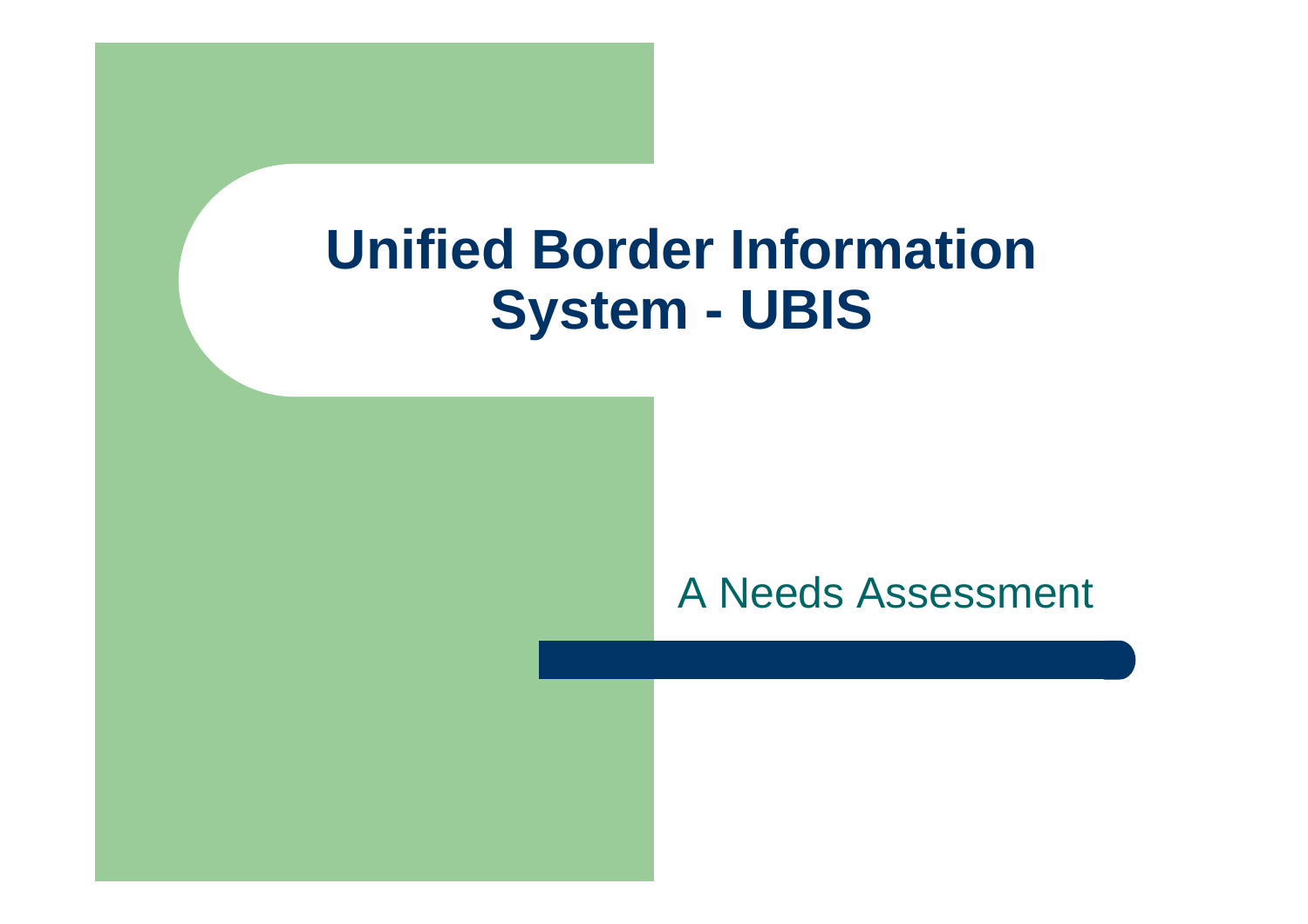## **Presentation Structure**

- Overview Of Current Situation
- **Issues That Need Addressing**
- The UBIS Concept
- How can we help
- Next steps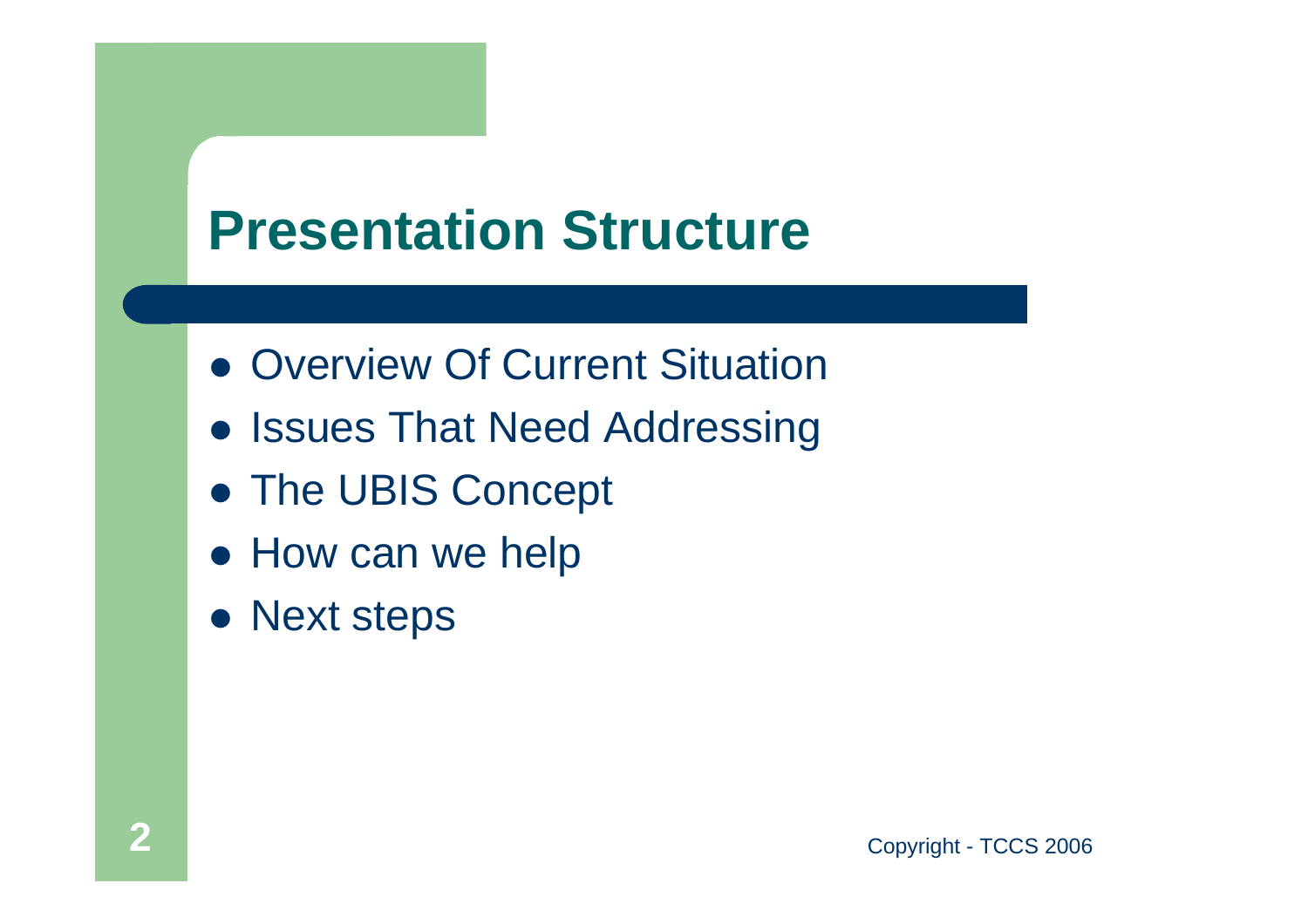#### **Current Status Security Shortcomings**

- Multiple systems & infrastructure
- Fragmentation of data
- Data ownership and update issues
- Minimal coordination between agencies
- Gaps in data collection
- Data collection rivalry between agencies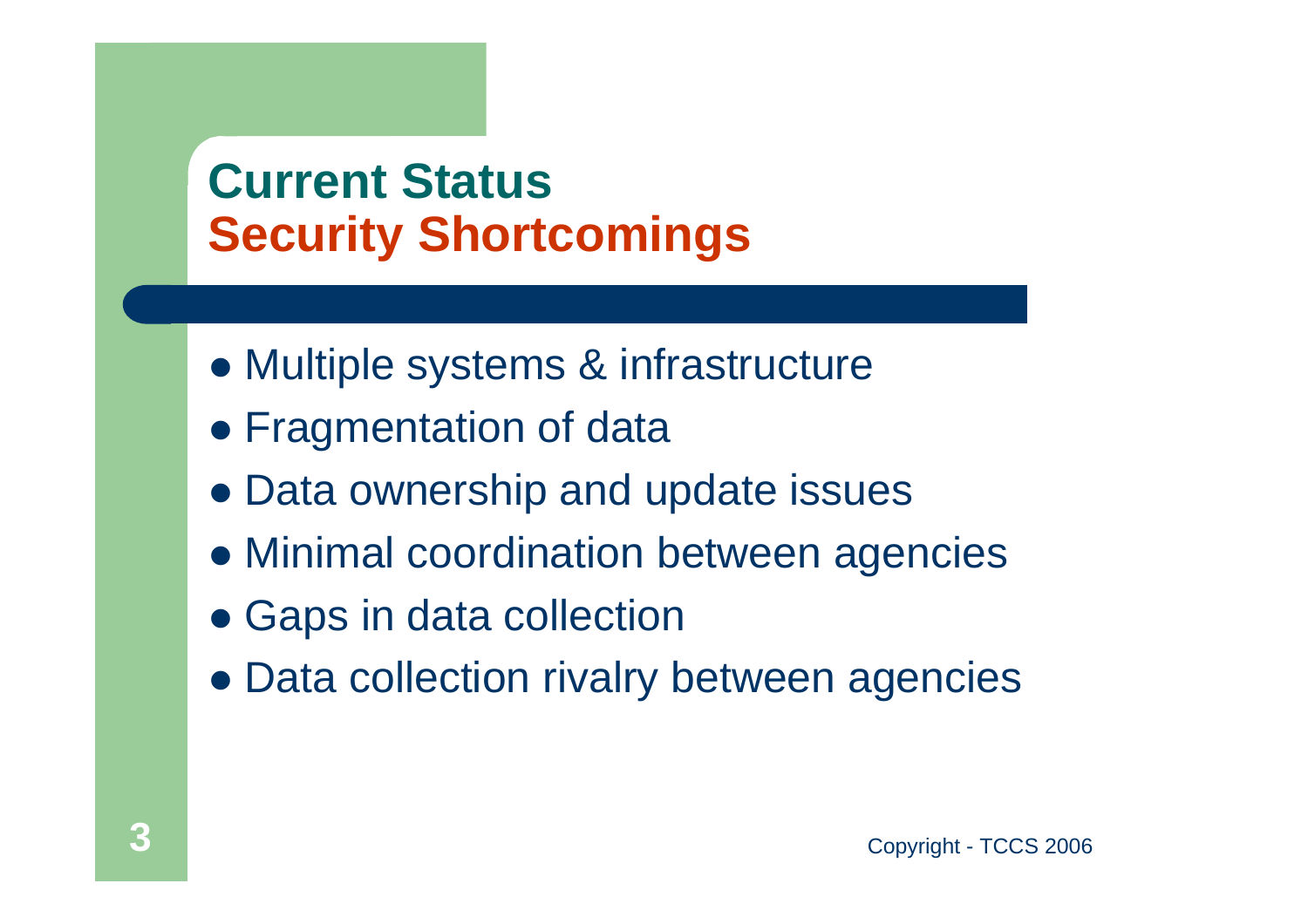#### **Current Status Financial Disadvantages**

- Duplication of ICT services & infrastructure
- Uncoordinated budgeting and spending
- Unrepresented entities
- Lost revenue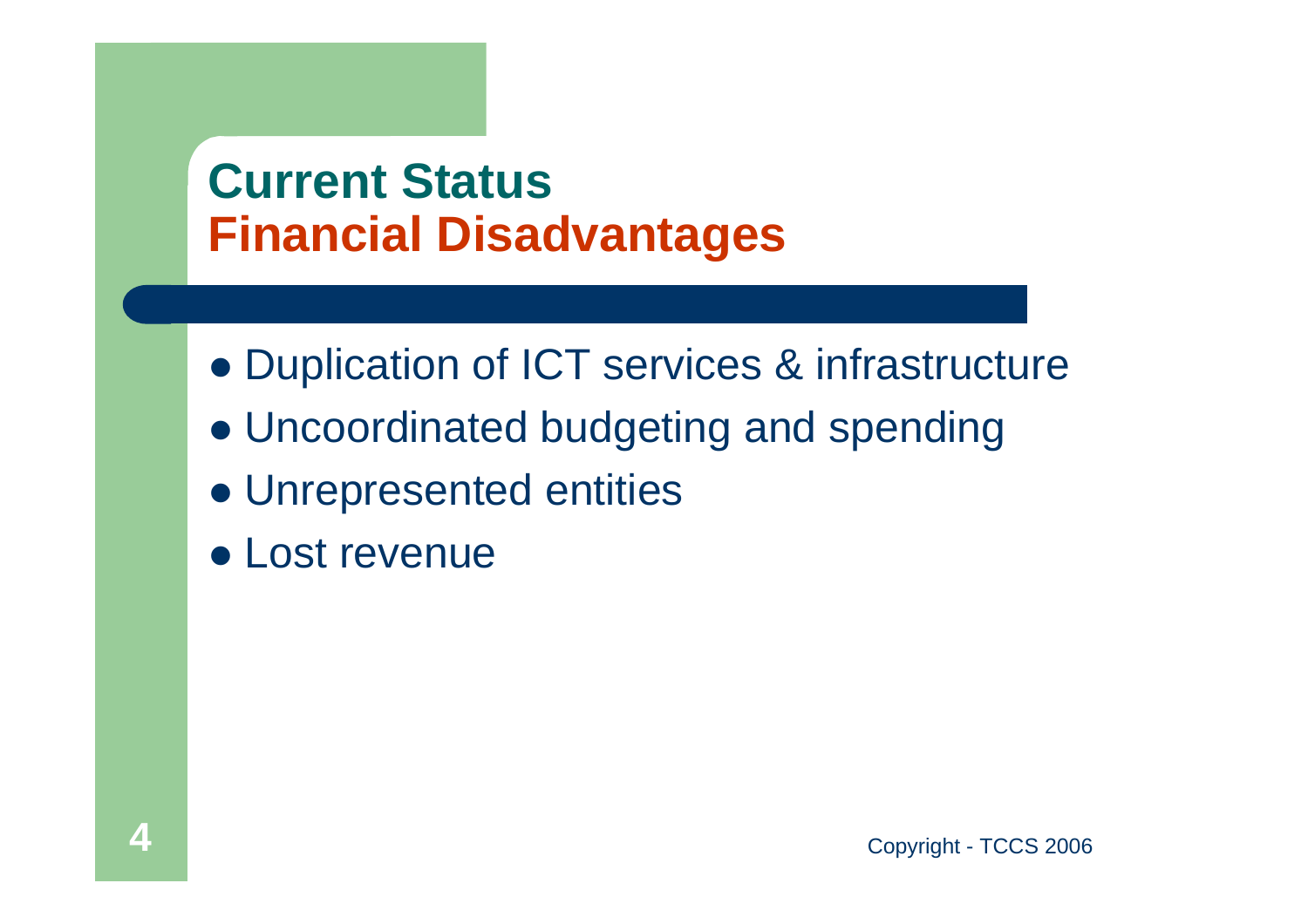## **Proposed Solution**

#### **• Implement UBIS Concept**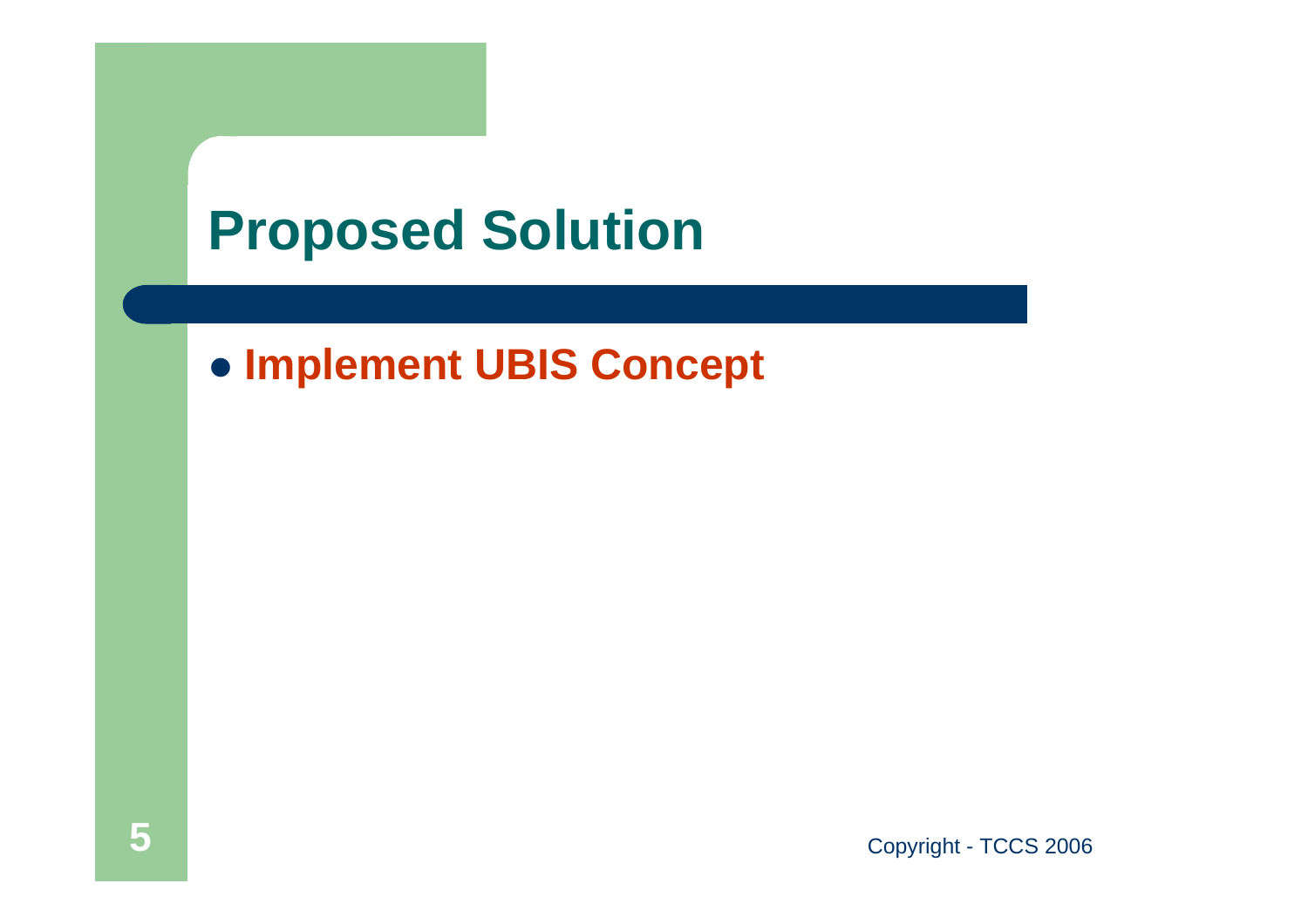# **What is UBIS ?**

- **Centralized Database**
- **Secure Network & Applications**
- **Positive Identification & Tracking Systems**
- Data accessible on-line to all agencies
- Agencies can extract relevant information
- Data analysis for each agency in house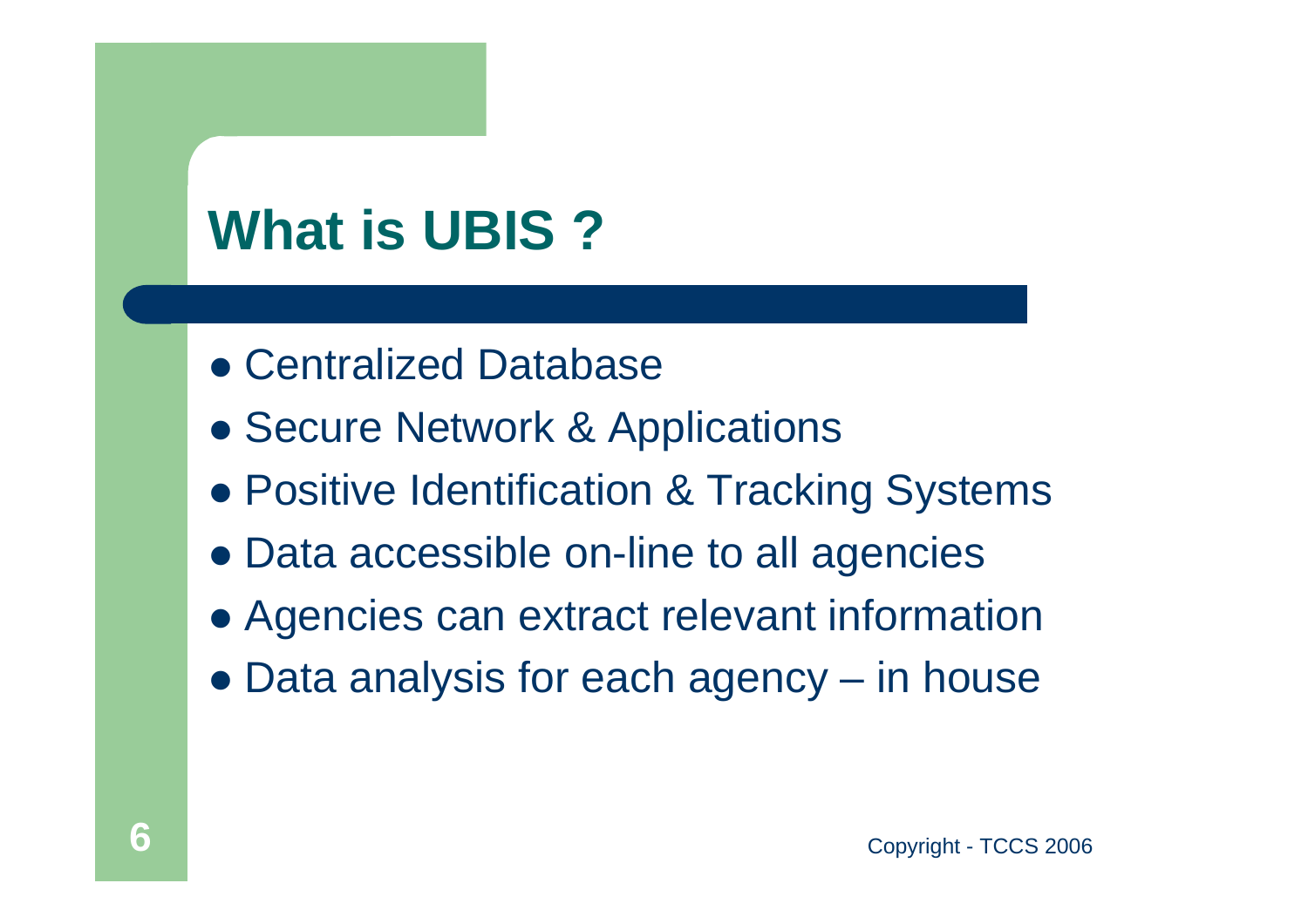# **UBIS objectives**

- Inter-agency framework of cooperation
- Re-engineering of workflow at border posts
- Centralized processing of border data
- Immediate and accurate data availability
- **Introduce Positive Identification Systems**
- **Protect information privacy and security**
- Nucleus of National Security database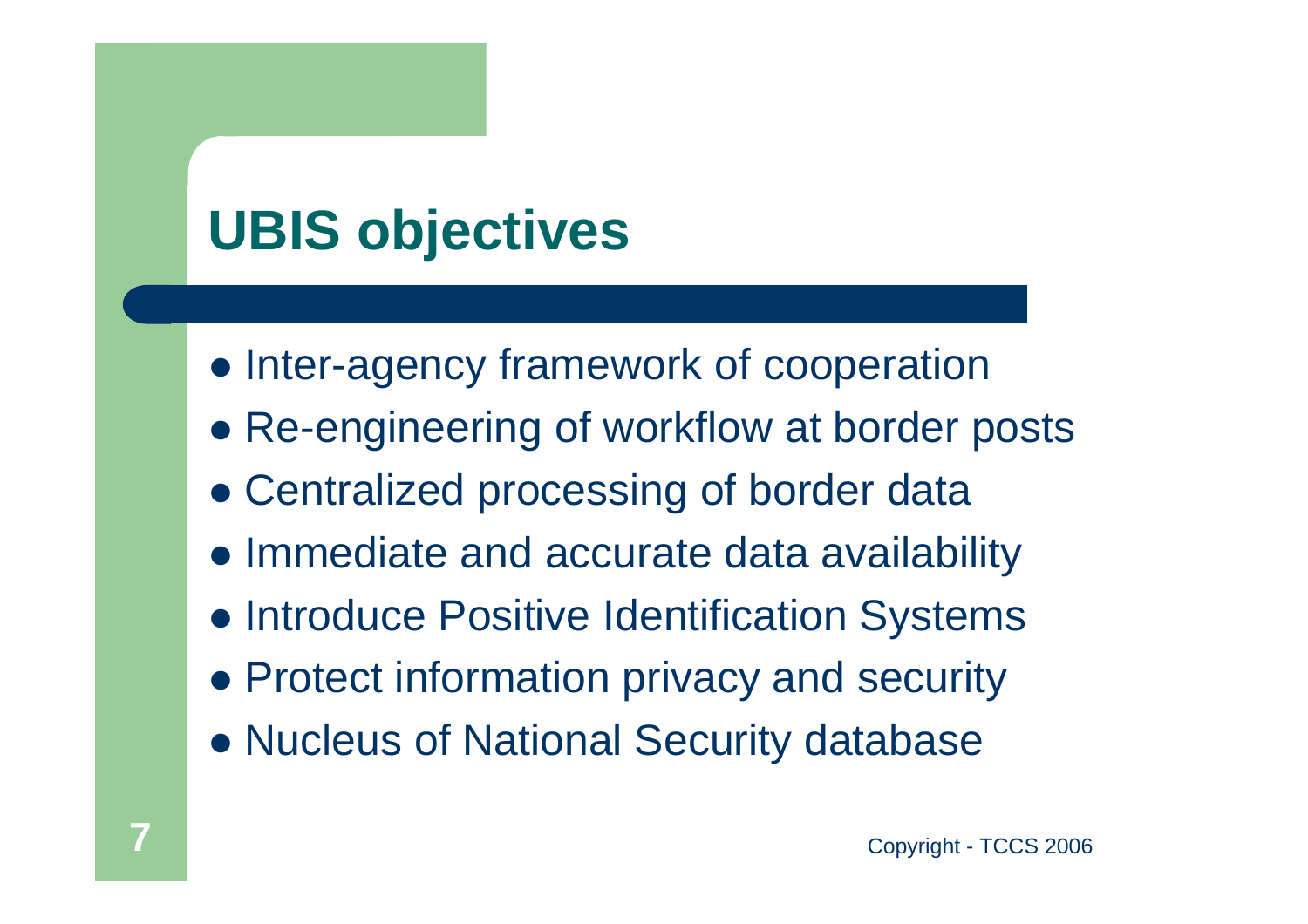## **UBIS Main Components**

- Operations Center
	- Centralized database replicated at alternative site
- Centralized Applications
	- Multi purpose browser based applications
- Secure Wide Area Network
	- Data, Voice, Imaging & Video
- **Positive Identification & Tracking Systems** 
	- Fingerprint Identification , Iris Recognition
	- Truck & Container X-Ray Scanning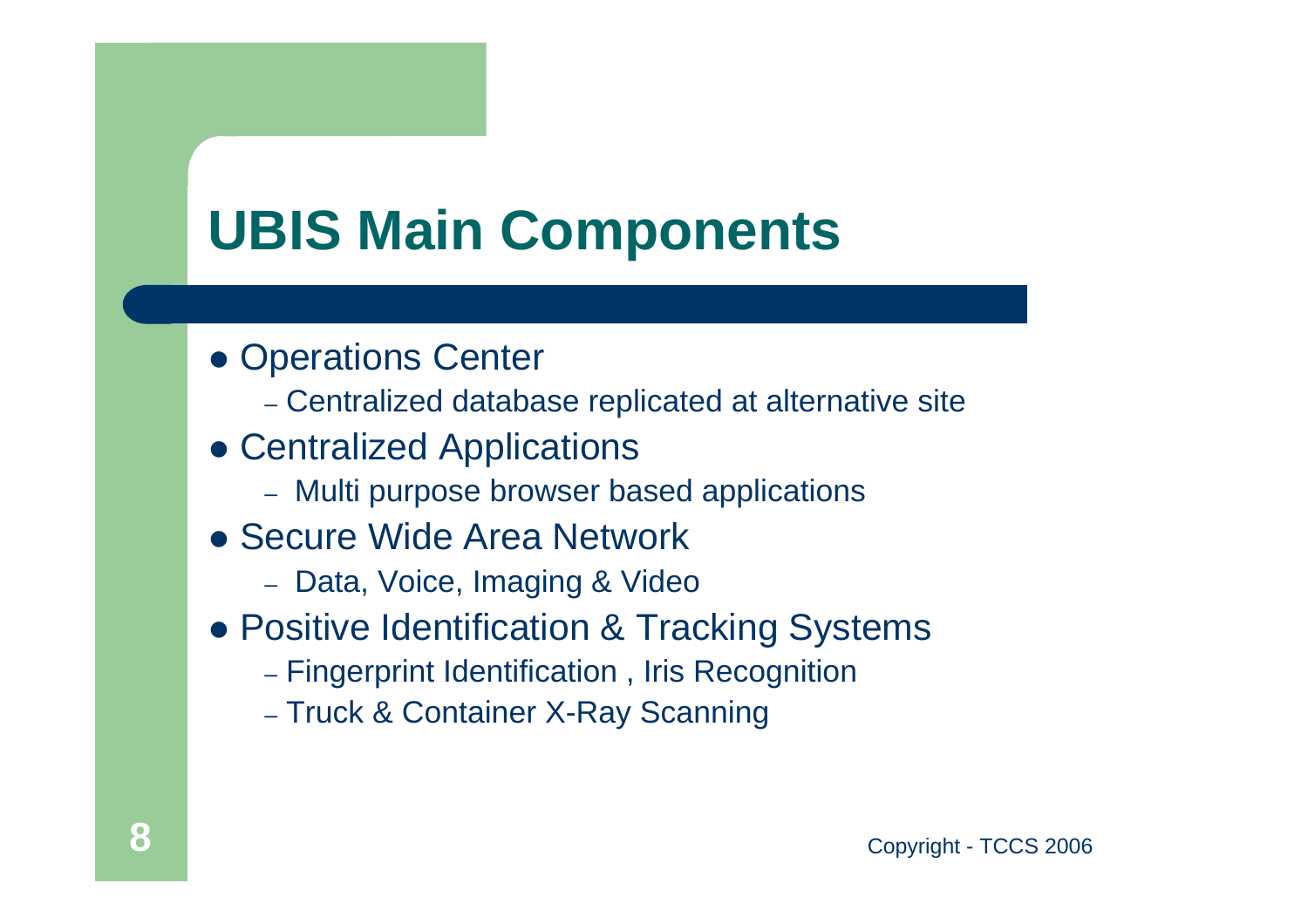## **UBIS Network Diagram**

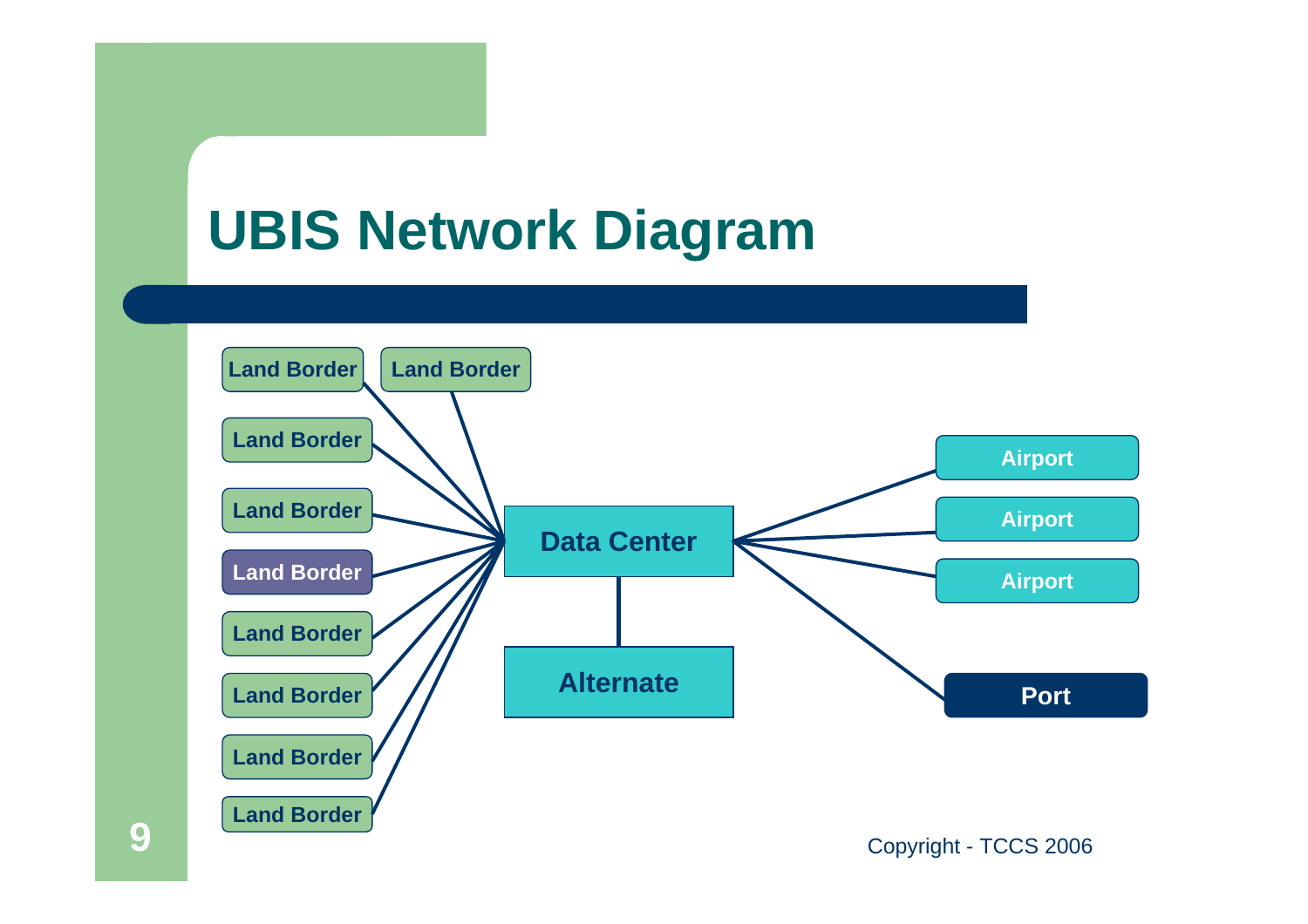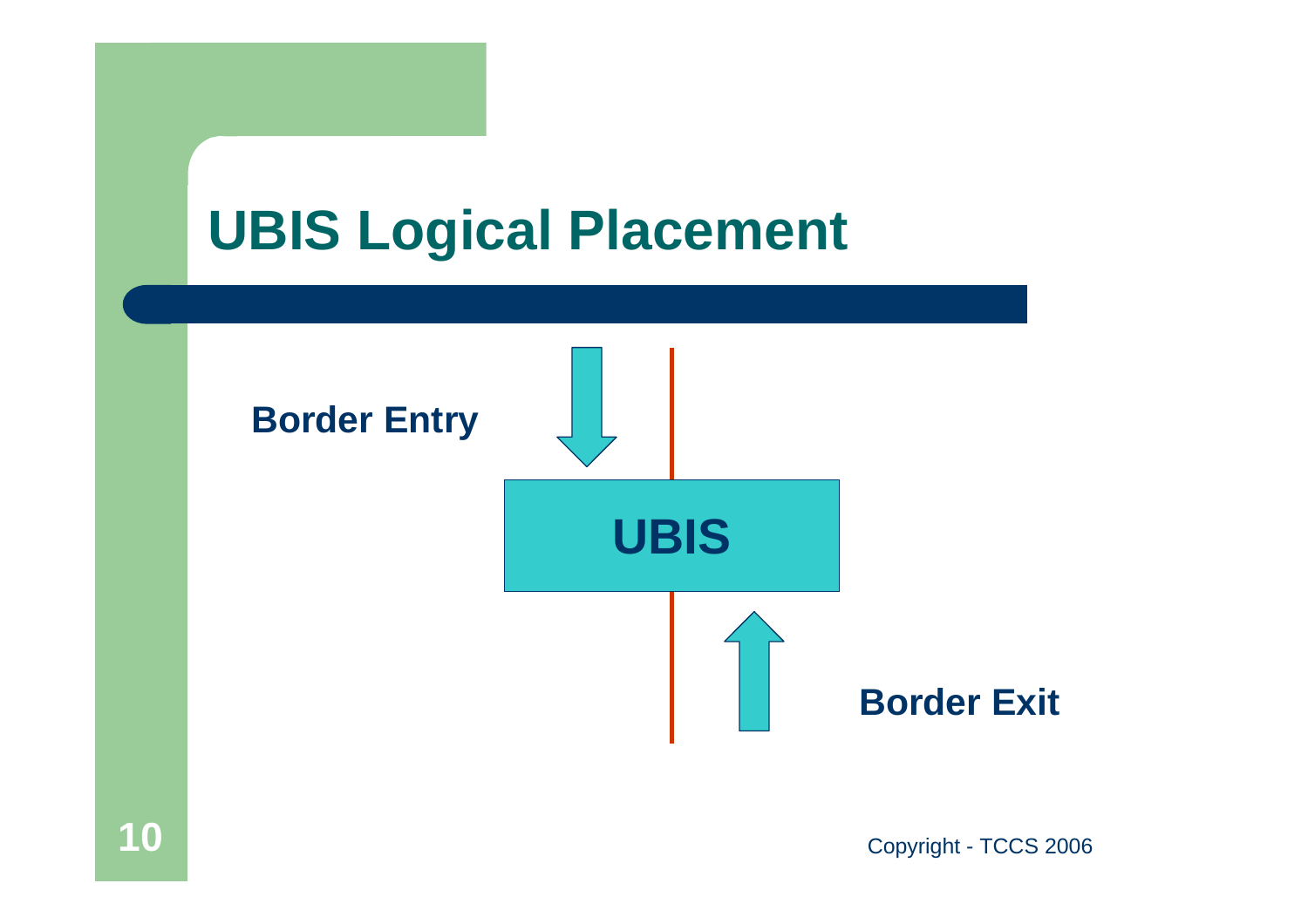## **UBIS On Land Borders - Entry**



**11**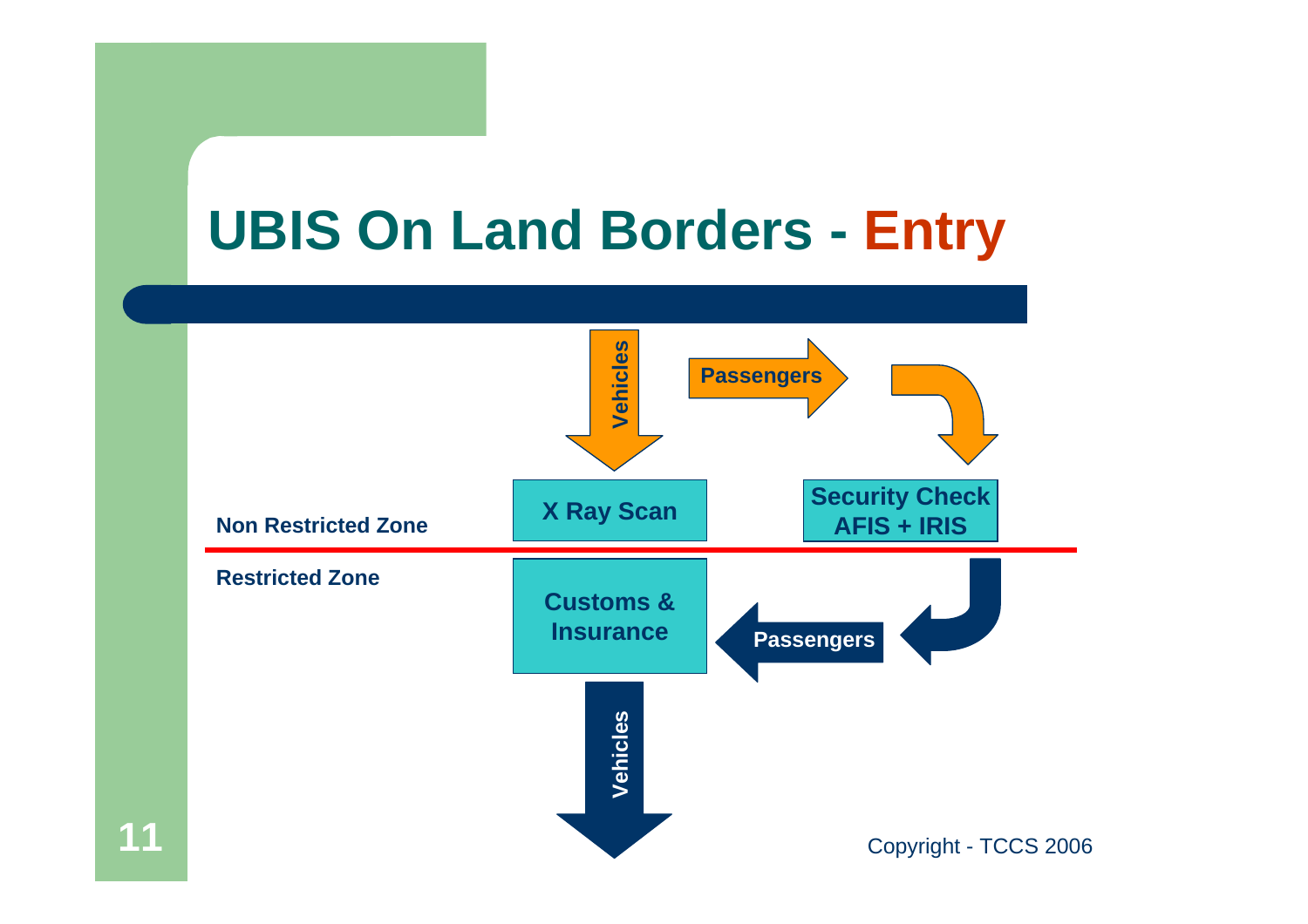# **UBIS Transmitted Data – On Entry**

| <b>Border Post</b>             |                       |
|--------------------------------|-----------------------|
|                                |                       |
| <b>Fransmitted Information</b> |                       |
| <b>Vehicle Record</b>          |                       |
| <b>Vehicle X Ray Scan</b>      |                       |
| <b>Passenger Fingerprints</b>  |                       |
| Passenger Iris Scan            |                       |
| <b>Passenger Record</b>        |                       |
| <b>Insurance Record</b>        |                       |
| <b>Customs Record</b>          |                       |
| <b>Surveillance Video</b>      |                       |
|                                |                       |
|                                |                       |
| <b>Data Center</b>             |                       |
|                                | Copyright - TCCS 2006 |
|                                |                       |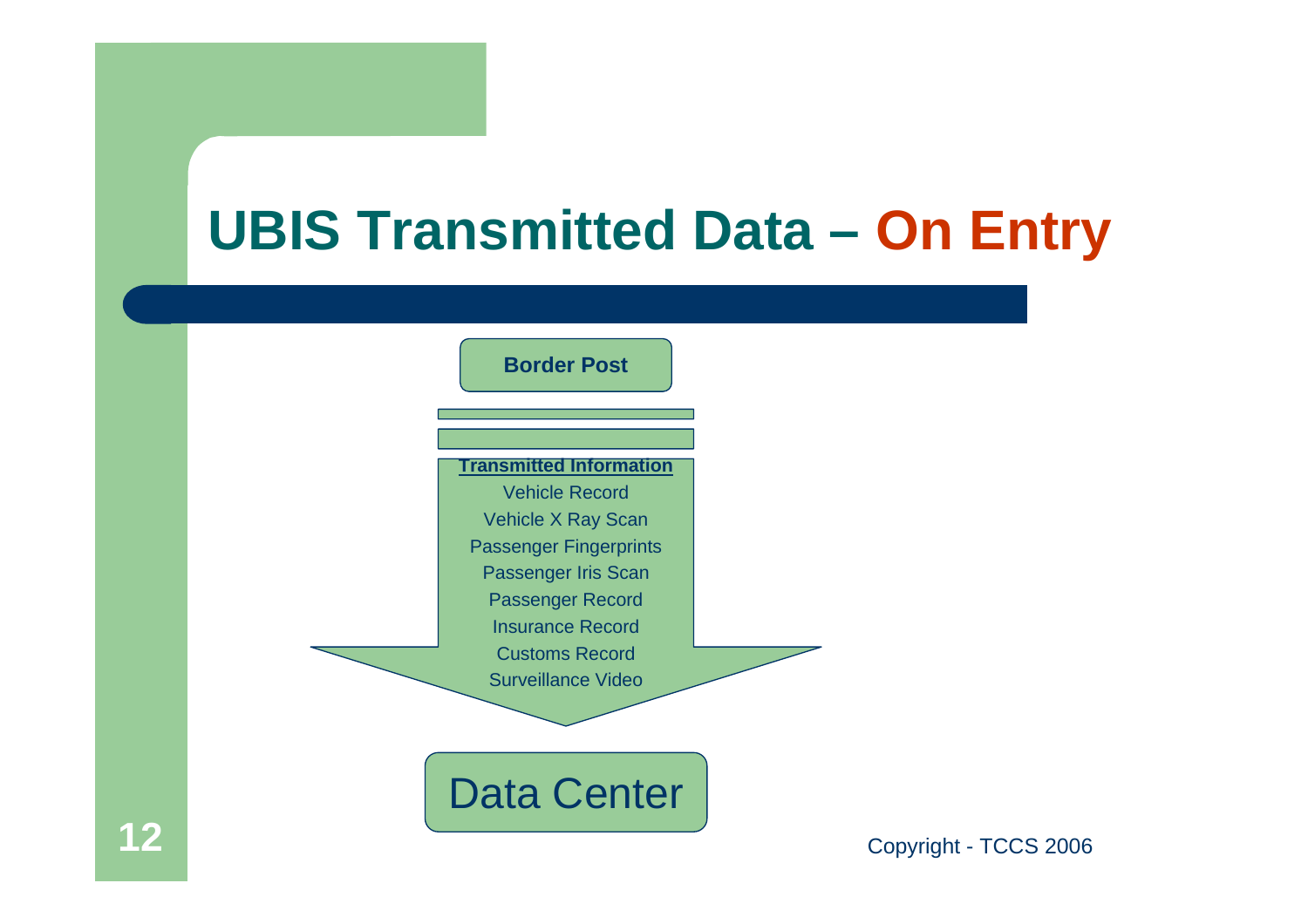

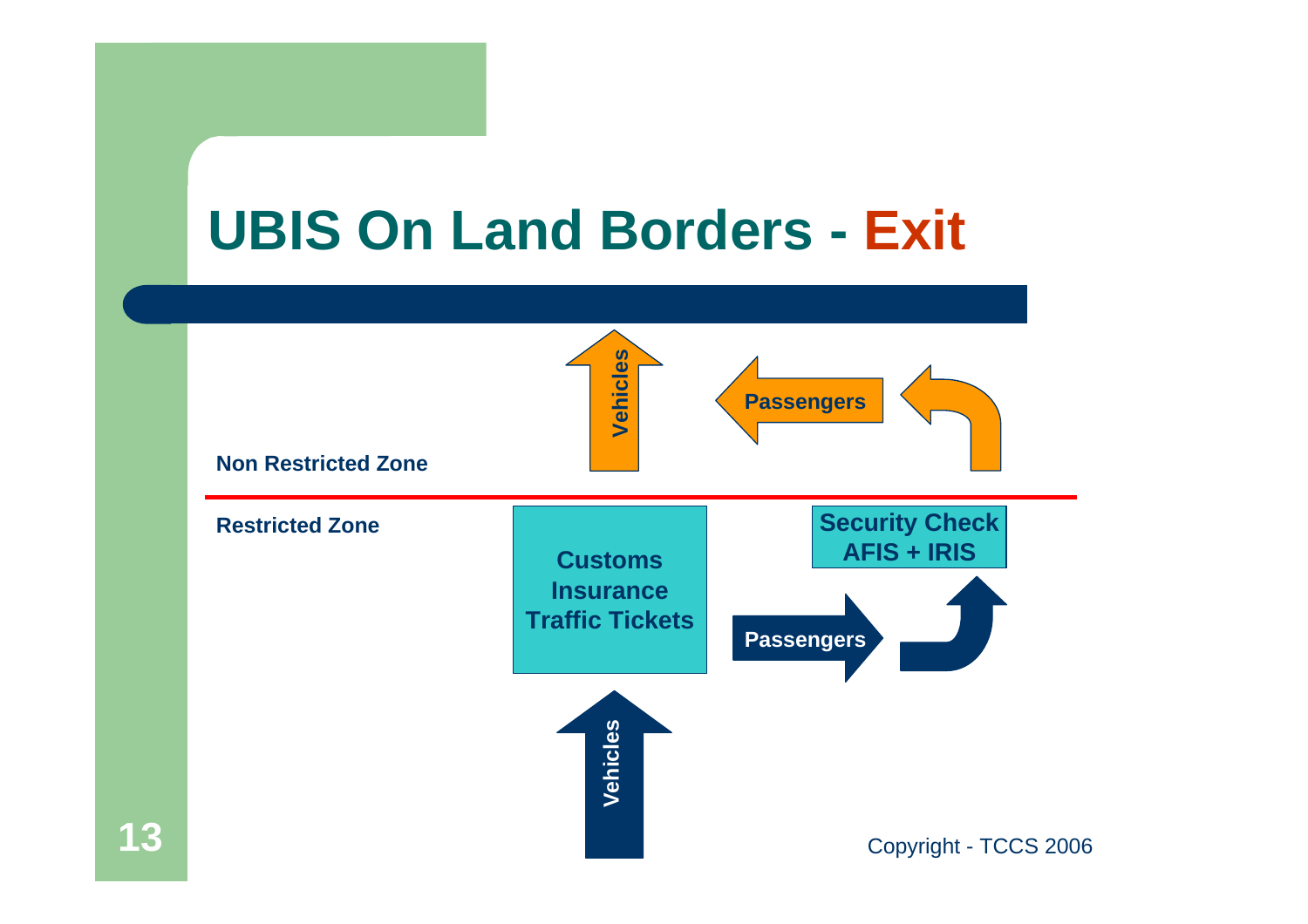# **UBIS Checked Data – On Exit**

|   | <b>Border Post</b>                                                                                                                                                                                                              |                       |
|---|---------------------------------------------------------------------------------------------------------------------------------------------------------------------------------------------------------------------------------|-----------------------|
|   | <b>Checked Information</b><br><b>Vehicle Record</b><br><b>Passenger Fingerprints</b><br>Passenger Iris Scan<br><b>Passenger Record</b><br><b>Insurance Record</b><br><b>Customs Record</b><br><b>Vehicle Traffic Violations</b> |                       |
| ◢ | <b>Data Center</b>                                                                                                                                                                                                              | Copyright - TCCS 2006 |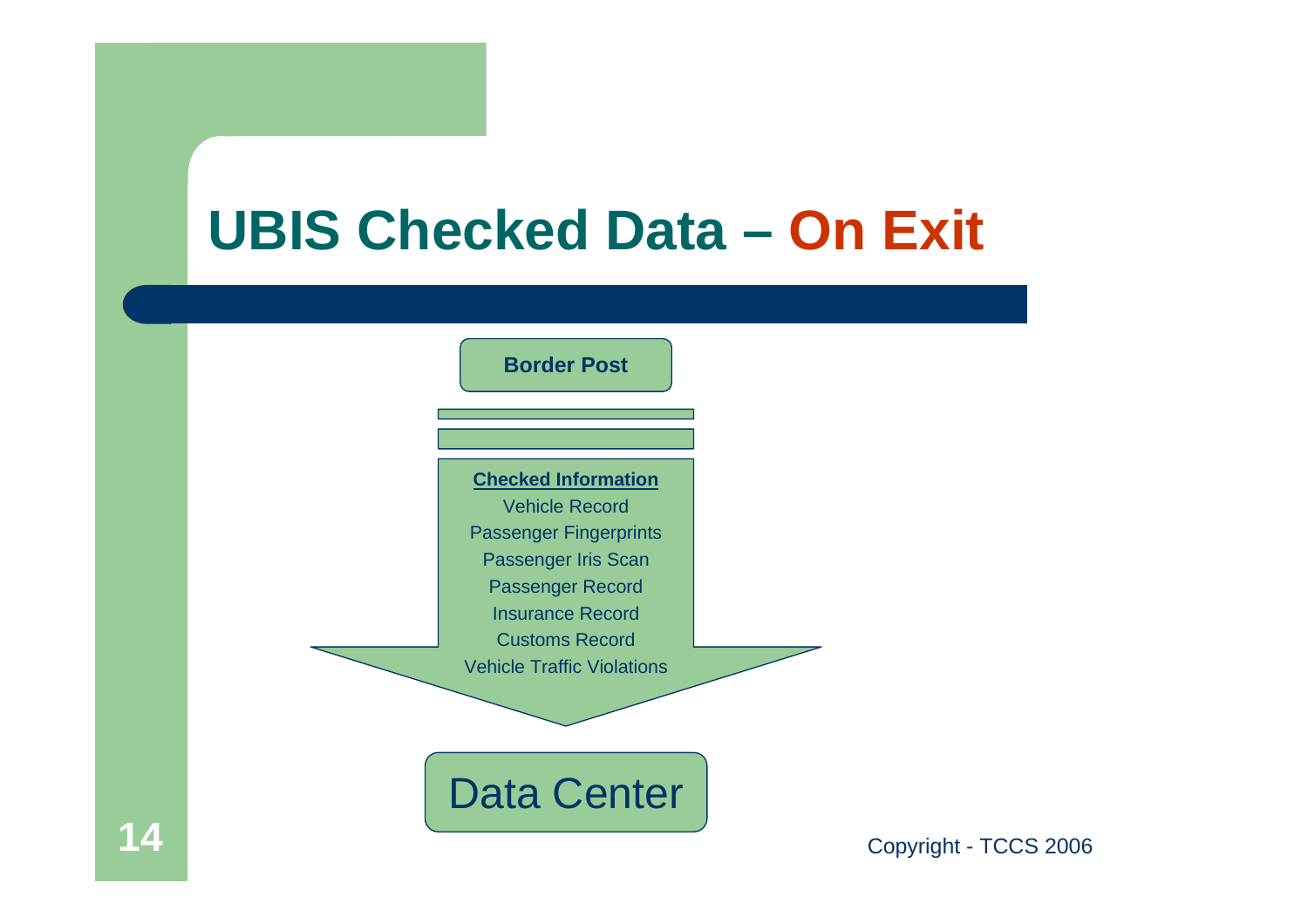# **UBIS – Proposed Service Model**



Copyright - TCCS 2006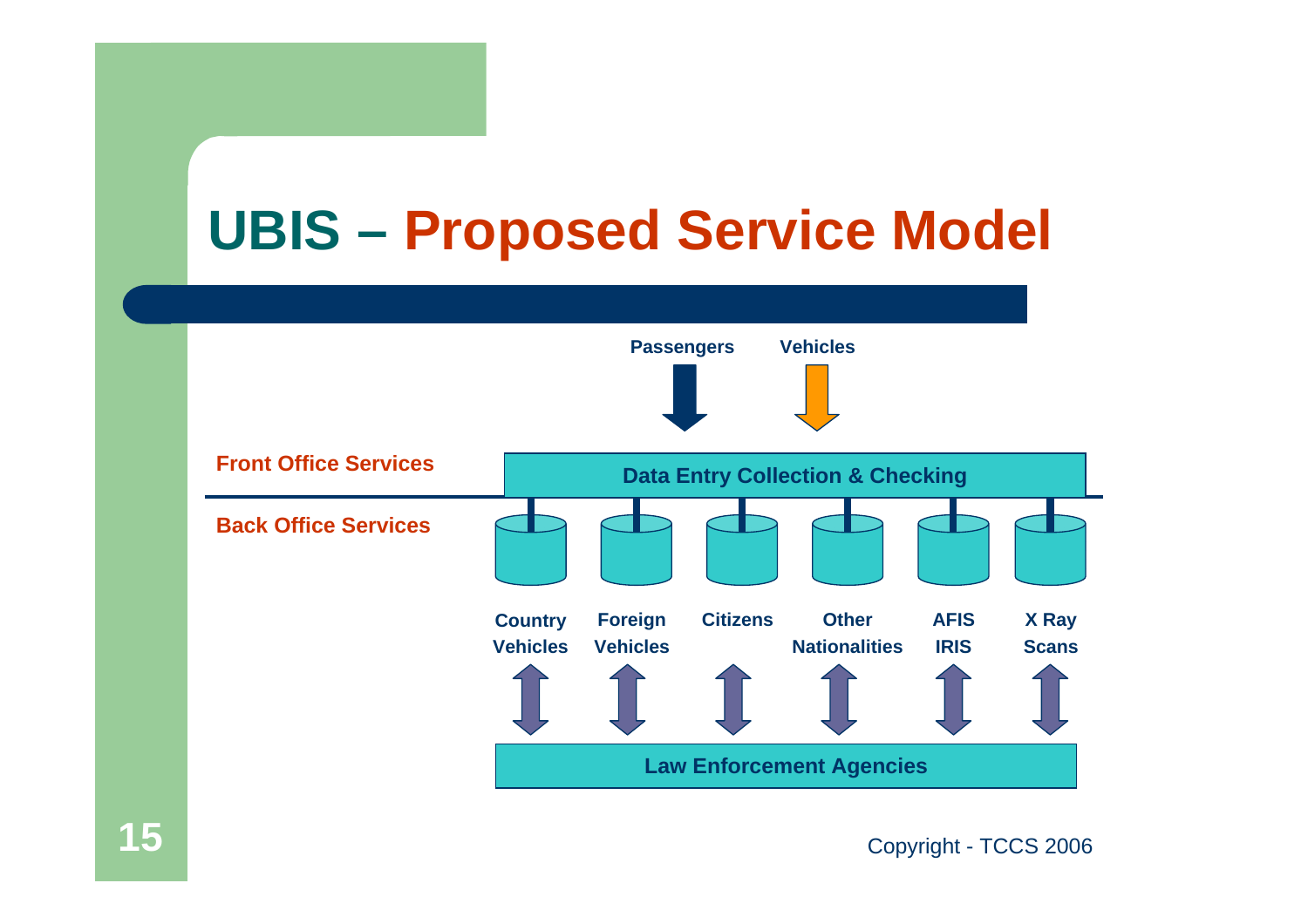# **We Can Offer - Consulting**

- **Technical & Functional Specifications**
- Technology Validation
- **Logical Design**
- Operational Specifications
- Contract Negotiations
- **Assistance In Securing Funding**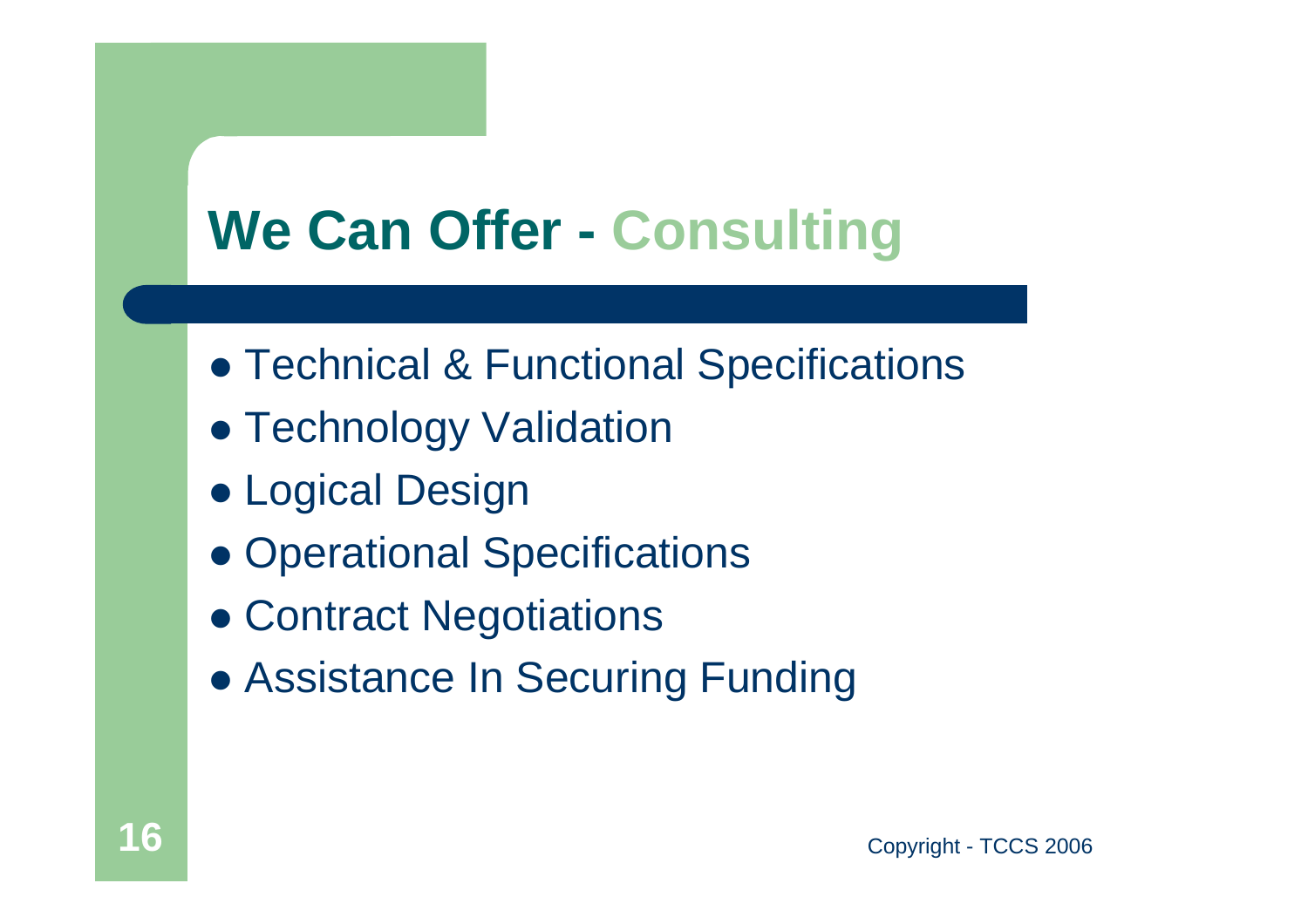#### **We Can Offer – Project Management**

- **Contract Management**
- **Project Planning**
- **Implementation Supervision**
- **Systems Acceptance & Commissioning**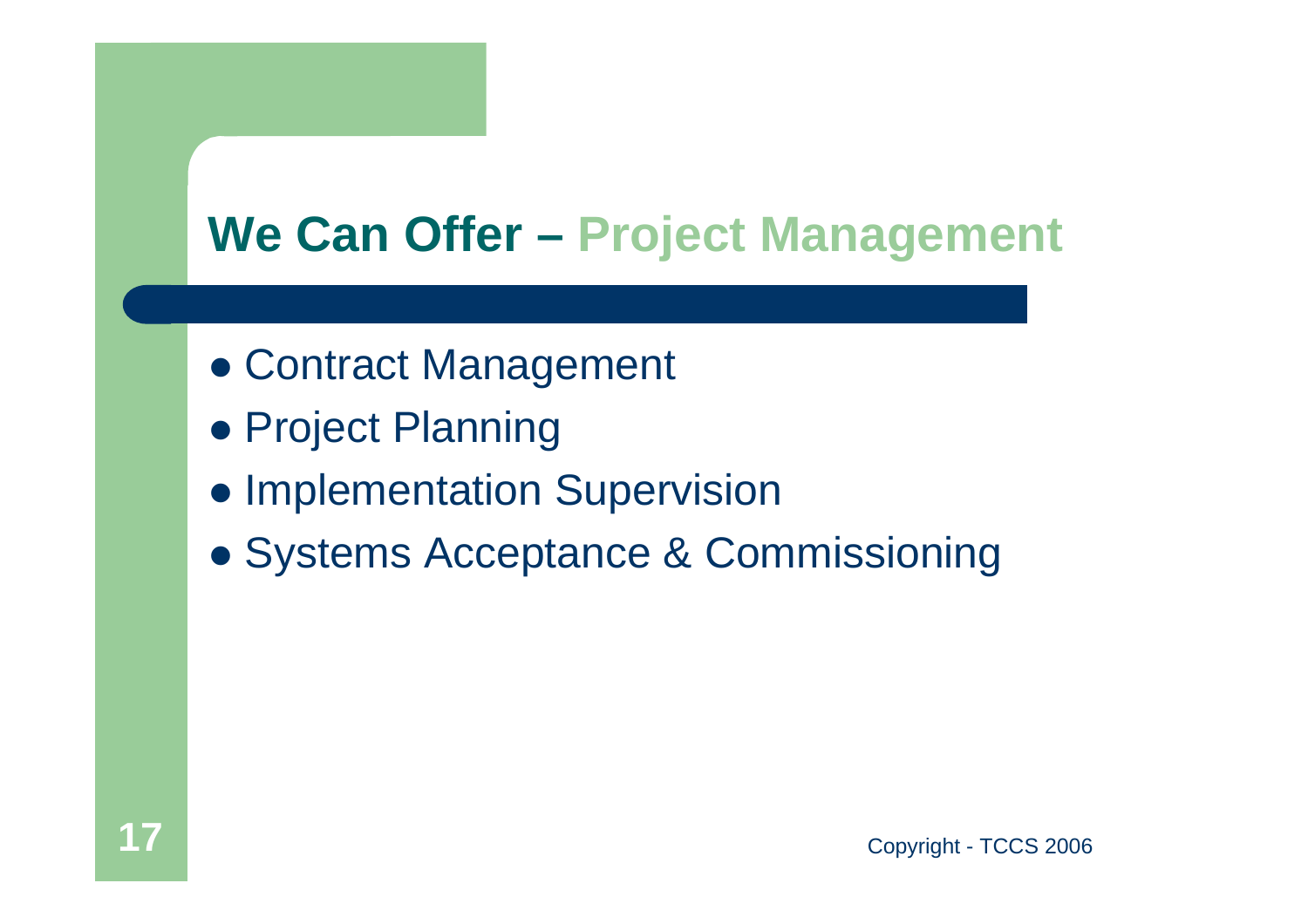#### **Next Step**

#### **• Evaluate The Concept**